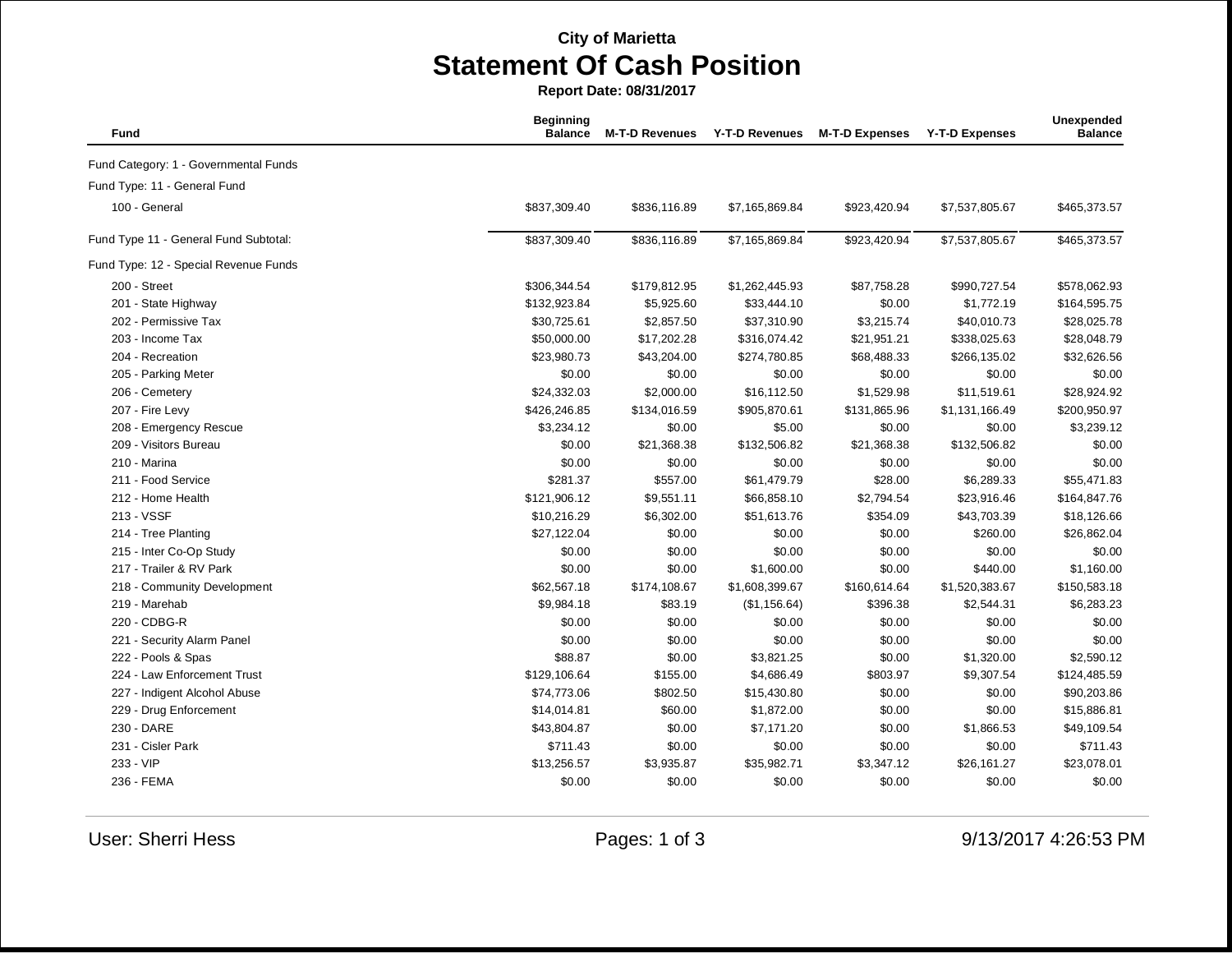## **City of Marietta Statement Of Cash Position**

**Report Date: 08/31/2017**

| Fund                                           | <b>Beginning</b><br><b>Balance</b> | <b>M-T-D Revenues</b> | <b>Y-T-D Revenues</b> | <b>M-T-D Expenses</b> | <b>Y-T-D Expenses</b> | Unexpended<br><b>Balance</b> |
|------------------------------------------------|------------------------------------|-----------------------|-----------------------|-----------------------|-----------------------|------------------------------|
| 239 - Court Computer                           | \$105,927.88                       | \$9,322.72            | \$60,191.27           | \$3,363.40            | \$38,750.24           | \$127,368.91                 |
| 240 - Court Capital                            | \$285,702.77                       | \$24,936.93           | \$148,710.57          | \$1,095.47            | \$38,262.72           | \$396,150.62                 |
| 241 - Utility Line Relocation                  | \$7,571.24                         | \$0.00                | \$0.00                | \$0.00                | \$0.00                | \$7,571.24                   |
| 243 - Domestic Violence                        | \$18,720.35                        | \$13,702.93           | \$34,660.89           | \$4,028.80            | \$34,244.80           | \$19,136.44                  |
| 246 - Traffic Signals                          | \$0.00                             | \$0.00                | \$0.00                | \$0.00                | \$0.00                | \$0.00                       |
| 249 - Community Corrections                    | \$466.20                           | \$0.00                | \$159,432.75          | \$13,854.67           | \$159,898.95          | \$0.00                       |
| 250 - Marietta Harbor                          | \$737.95                           | \$0.00                | \$0.00                | \$0.00                | \$0.00                | \$737.95                     |
| 256 - Lazy River                               | \$0.00                             | \$0.00                | \$0.00                | \$0.00                | \$0.00                | \$0.00                       |
| 257 - Gutberlet Armory                         | \$0.00                             | \$0.00                | \$0.00                | \$0.00                | \$0.00                | \$0.00                       |
| 258 - Police Training                          | \$12,204.89                        | \$0.00                | \$0.00                | \$0.00                | \$0.00                | \$12,204.89                  |
| 259 - Home Sewage                              | \$0.00                             | \$0.00                | \$0.00                | \$0.00                | \$0.00                | \$0.00                       |
| 260 - Utility Conservation                     | \$14,254.10                        | \$0.00                | \$0.00                | \$0.00                | \$4,372.00            | \$9,882.10                   |
| 261 - Employee Payroll Reserve                 | \$0.00                             | \$0.00                | \$0.00                | \$0.00                | \$0.00                | \$0.00                       |
| 262 - Local Indigent Drivers                   | \$36,823.97                        | \$2,498.77            | \$8,395.25            | \$74.85               | \$1,022.06            | \$44,197.16                  |
| 263 - Recovery-JAG                             | \$0.00                             | \$0.00                | \$0.00                | \$0.00                | \$0.00                | \$0.00                       |
| 264 - Neighborhood Stabilization               | \$0.00                             | \$0.00                | \$0.00                | \$0.00                | \$0.00                | \$0.00                       |
| 265 - Court Security Fund                      | \$1,920.00                         | \$1,126.00            | \$8,156.00            | \$0.00                | \$0.00                | \$10,076.00                  |
| 266 - Court Probation Services                 | \$59,518.42                        | \$15,482.00           | \$115,628.64          | \$14,578.62           | \$92,130.55           | \$83,016.51                  |
| 267 - Court Prob Impr & Incentive              | \$87,199.12                        | \$24,863.00           | \$102,801.38          | \$6,597.90            | \$72,152.08           | \$117,848.42                 |
| 268 - Integrated Case Mgt Fund                 | \$0.00                             | \$0.00                | \$0.00                | \$0.00                | \$0.00                | \$0.00                       |
| 269 - Parking Lot Fund                         | \$119,658.37                       | \$4,982.50            | \$51,367.25           | \$1,344.62            | \$11,014.79           | \$160,010.83                 |
| 270 - Mtta Comm Center at The Armory           | \$0.01                             | \$250.00              | \$24,470.92           | \$781.52              | \$19,089.96           | \$5,380.97                   |
| Fund Type 12 - Special Revenue Funds Subtotal: | \$2,256,326.42                     | \$699,107.49          | \$5,550,125.18        | \$550,236.47          | \$5,018,994.68        | \$2,787,456.92               |
| Fund Type: 13 - Debt Service Funds             |                                    |                       |                       |                       |                       |                              |
| 300 - Bond & Note                              | \$33,181.48                        | \$1,185.36            | \$70,051.05           | \$0.00                | \$41,679.00           | \$61,553.53                  |
| Fund Type 13 - Debt Service Funds Subtotal:    | \$33,181.48                        | \$1,185.36            | \$70,051.05           | \$0.00                | \$41,679.00           | \$61,553.53                  |
| Fund Type: 14 - Capitol Project Funds          |                                    |                       |                       |                       |                       |                              |
| 400 - Capital Improvement                      | \$1,430,575.88                     | \$61,726.90           | \$4,355,916.00        | \$13,513.72           | \$4,760,809.92        | \$1,025,681.96               |
| 406 - Water Construction                       | \$0.00                             | \$0.00                | \$0.00                | \$0.00                | \$0.00                | \$0.00                       |
| 410 - Bike Path                                | \$0.00                             | \$0.00                | \$0.00                | \$0.00                | \$0.00                | \$0.00                       |
| 415 - Access Road                              | \$3,639.00                         | \$0.00                | \$0.00                | \$0.00                | \$0.00                | \$3,639.00                   |
| 416 - St Rt 7 TIF                              | \$0.00                             | \$0.00                | \$0.00                | \$0.00                | \$0.00                | \$0.00                       |
| 418 - WW Facilities Up-Grade                   | \$98,312.74                        | \$125,803.66          | \$559,047.67          | \$71,856.34           | \$436,594.50          | \$220,765.91                 |
| 419 - Aquatic Center                           | \$0.00                             | \$0.00                | \$0.00                | \$0.00                | \$0.00                | \$0.00                       |

User: Sherri Hess **Pages: 2 of 3** 9/13/2017 4:26:53 PM